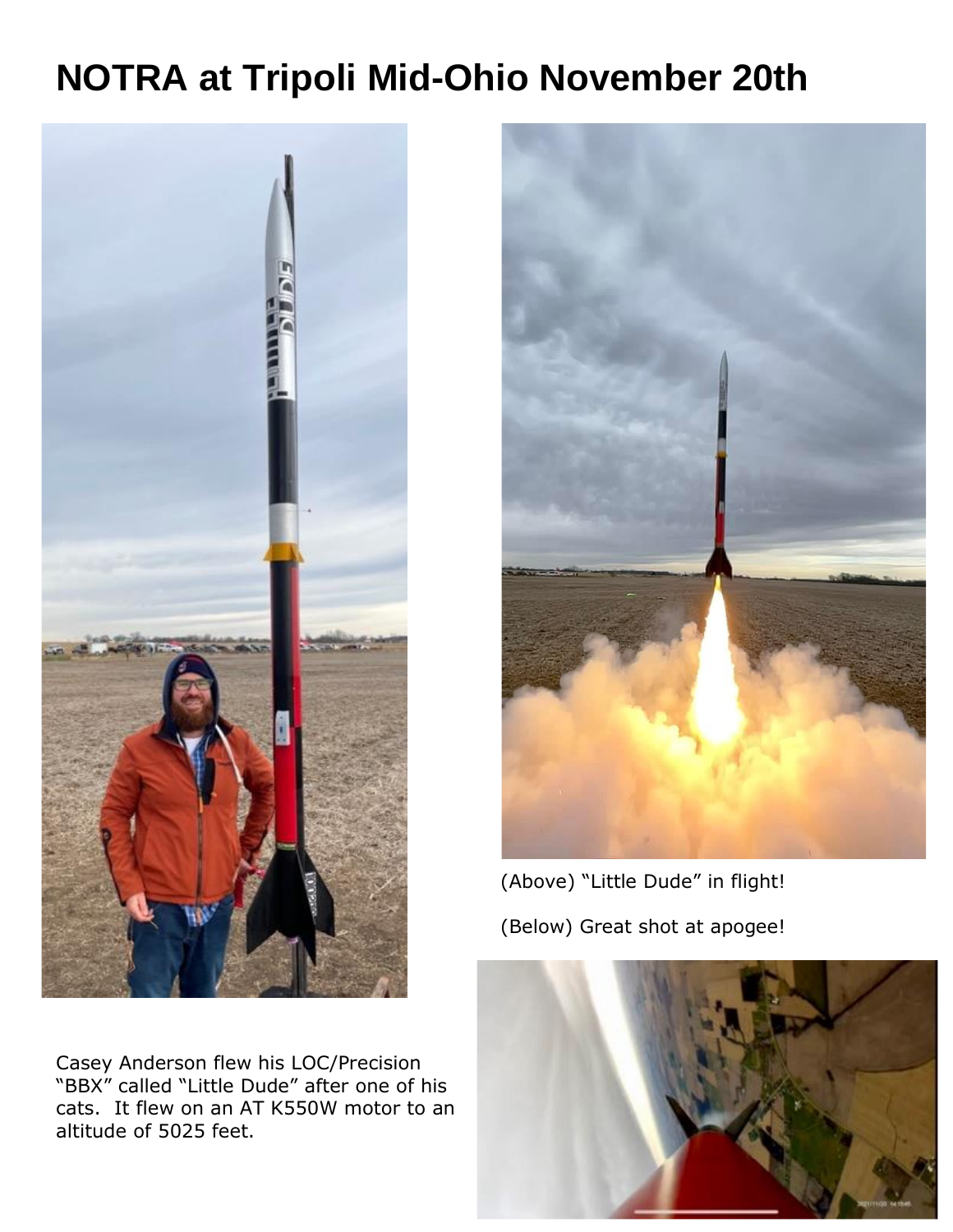

Terry Habegger flew his Wildman "Punisher 3" which was rigged for head-end dualdepoy. The motor was an AT I220T which took it to 1856 feet. The high winds made for a long walk for recovery!

Mark Coburn with his extended LOC/Precision "EZI-65" which he flew with an AT K550W motor.

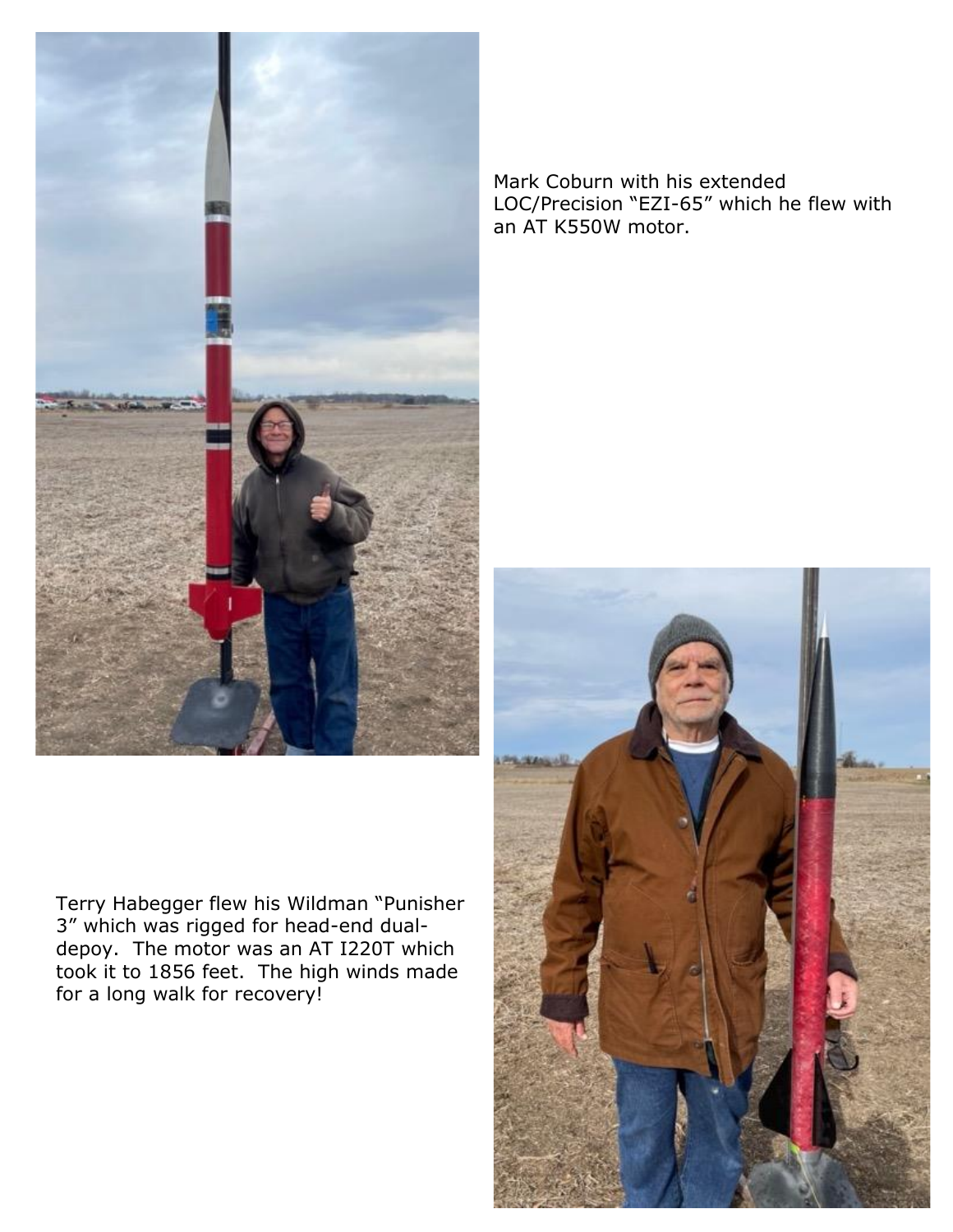

Great photo of "Petunia" at lift-off!

Andrew Kleinhenz flew his scratch-built 5.5" rocket called "Petunia" on a 75mm Research L1175 motor using NASSA K2 Fast propellant. It flew to 4900 feet with a perfect recovery.

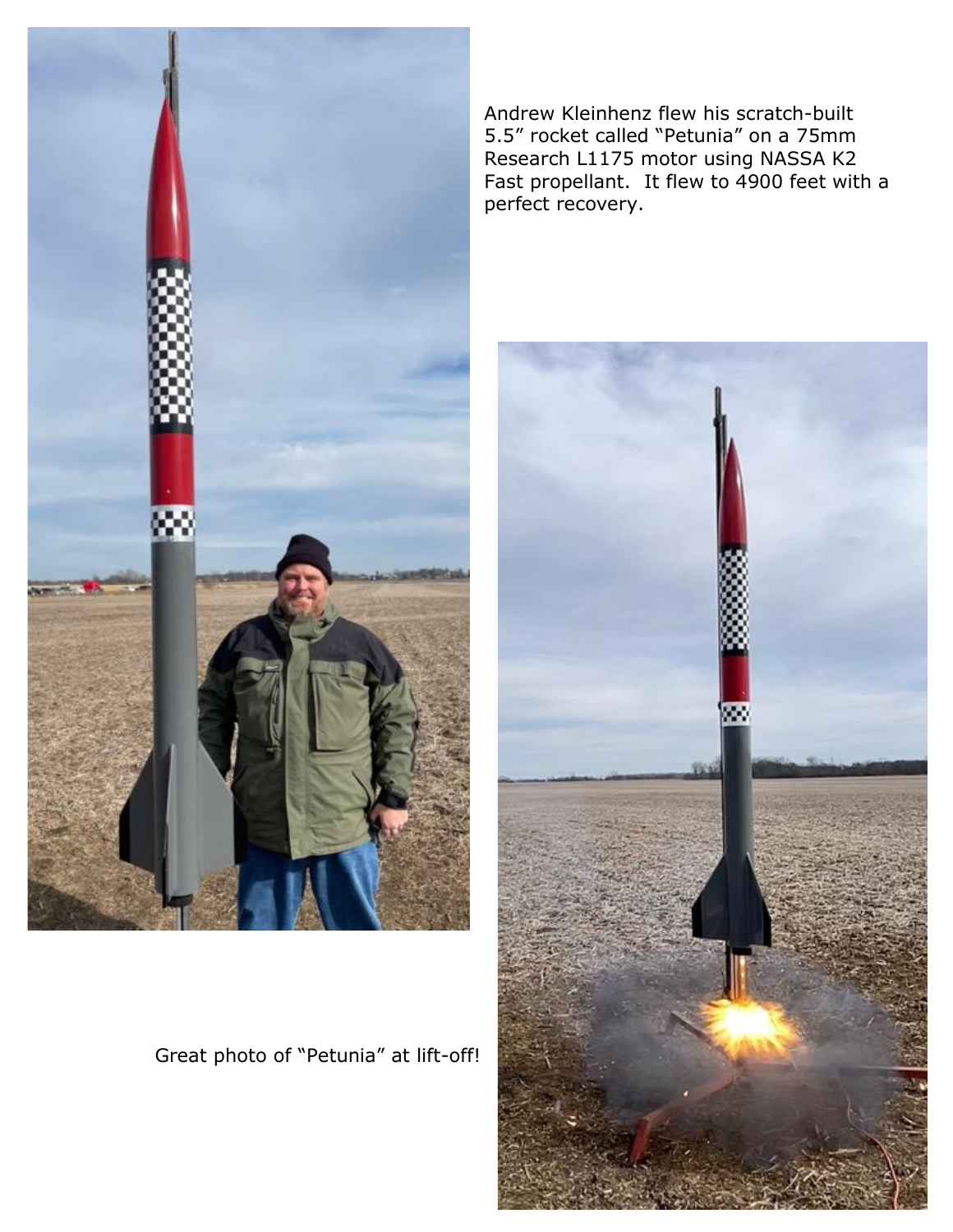

Another great shot of the lift-off of "Petunia!"



"Petunia" coming in for recovery.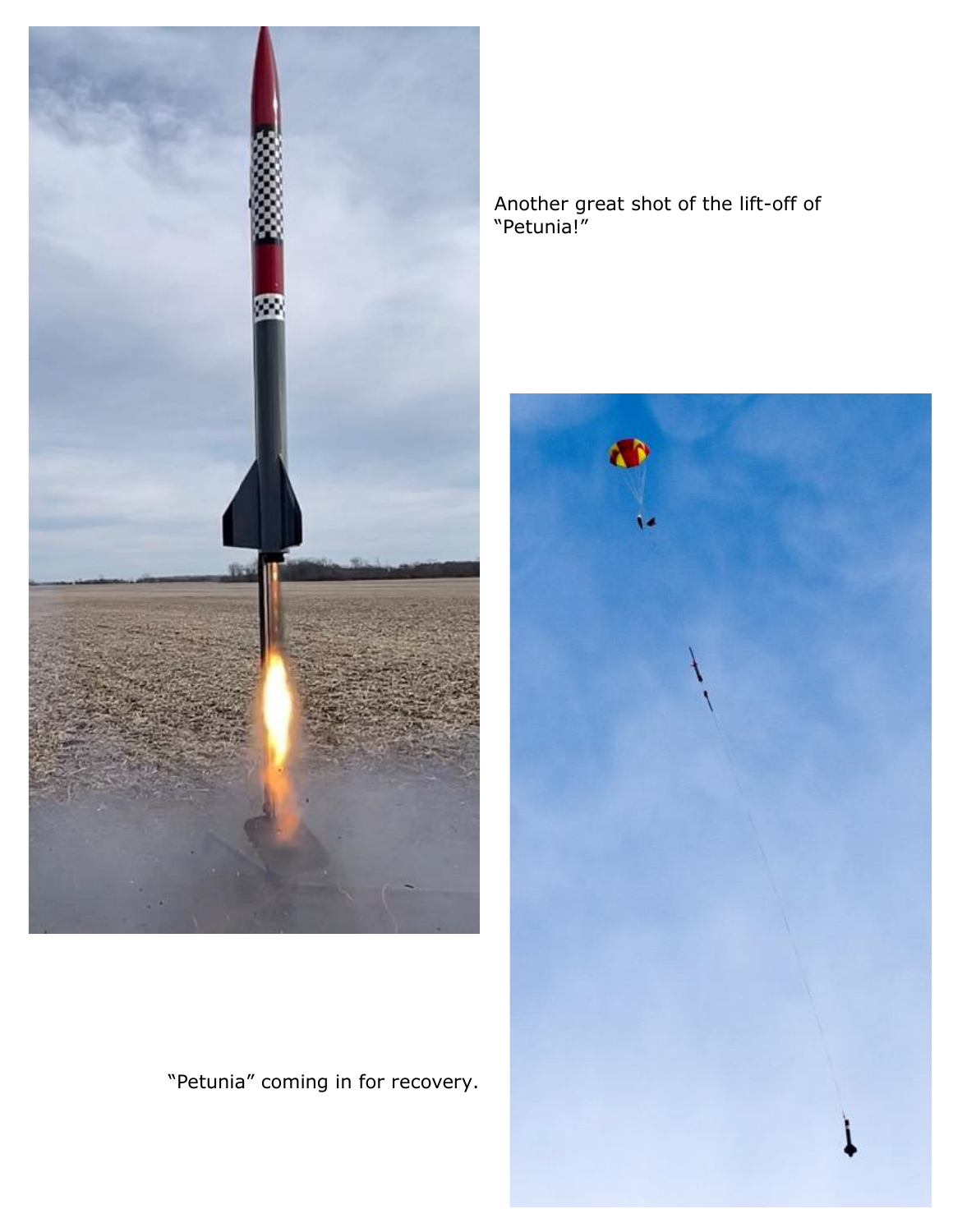

(Left) A throwback to the 70's!

Chris Pearson with his upscaled 3" Centuri "Enerjet 2650" which flew on a cluster of three AT G40 motors. What was different with this one as opposed to the original model was that this rocket was equipped with dual-deploy. All three motors ignited and it reached a modest altitude of 2150 feet and was recovered a short distance from the launch pads.

(Below). Casey Anderson with his SRB "Thor" which he flew on an AT J340M motor to an altitude of 300 feet. Apogee deployment made for a long walk for recovery! Get a chute release for it next time!

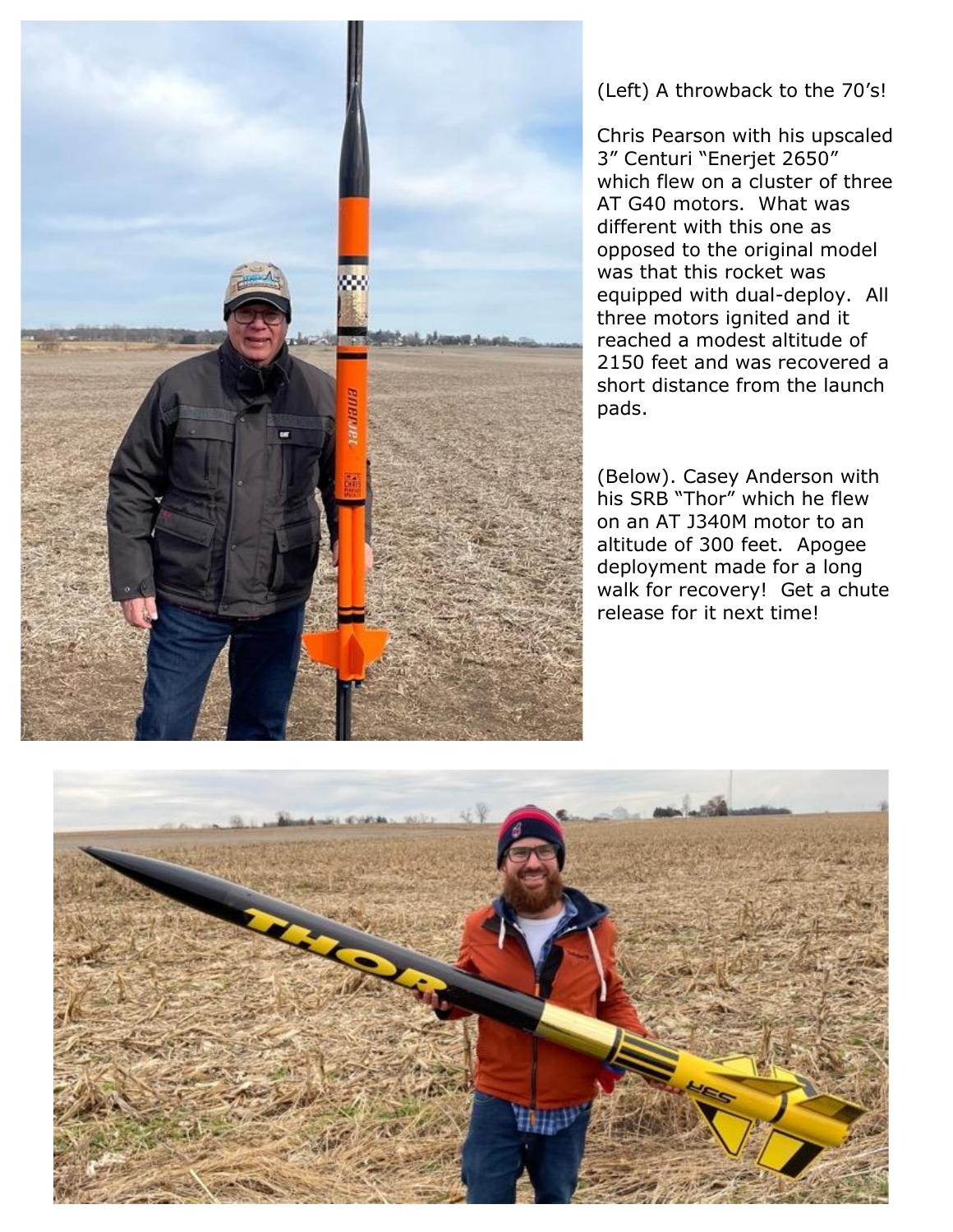

Mark Coburn with his modified AMRAAM which he flew with a Research 54mm K500 using Everclear propellant.

## Casey Anderson's SRB "Thor" at lift-off!